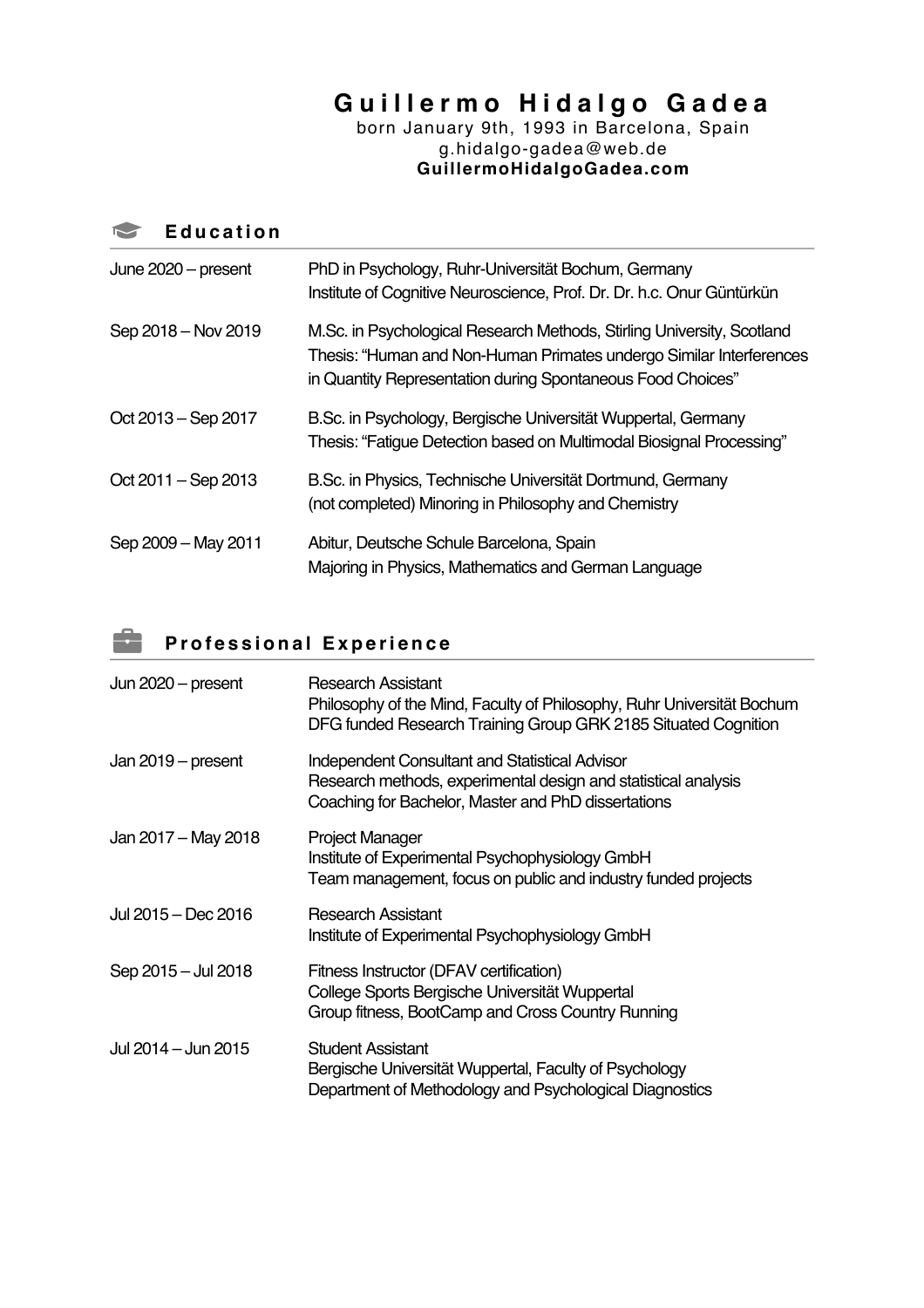### **Professional Development**

| Jan 2021        | Deep Learning in Python, MOOC from Udemy                            |
|-----------------|---------------------------------------------------------------------|
| <b>Jul 2020</b> | Python for Research, MOOC from Harvard University                   |
| May 2020        | Machine Learning in MATLAB, MOOC from Stanford University           |
| Apr 2020        | Fundamentals in Neuroscience, MOOC from Harvard University          |
| Apr 2020        | Probability and Statistics, MOOC from University of London          |
| Apr 2020        | Philosophy of Cognitive Sciences, MOOC from University of Edinburgh |

#### $\mathfrak{h}$ **Research Experience**

| Sep 2019 - Jan 2020 | Postgraduate Research Placement<br>Institute of Evolutionary Biology and Ecology, University of Bonn, Germany<br>Research in cichlid fish behavior and ecology, Biostatistical analysis |
|---------------------|-----------------------------------------------------------------------------------------------------------------------------------------------------------------------------------------|
| Nov 2018 - Jun 2019 | Postgraduate Research Placement<br>Department of Psychology, University of Stirling, Scotland<br>Research in cumulative culture in macaques, ERC funded Project                         |
| Sep 2014 - Nov 2015 | <b>Research Assistance</b><br>Schumpeter School of Business & Economics, University of Wuppertal<br>Research support in experimental industrial psychology projects                     |



| Management: | • Critical Thinking            | • Team and Project Management        |
|-------------|--------------------------------|--------------------------------------|
| Teaching:   | • Student Supervision          | • Experience in Teaching Assistance  |
| Technical:  | • Experimental Design          | $\bullet$ Scientific Communication   |
|             | • Statistical Analysis         | • Programming (R, Python, MATLAB)    |
| Languages:  | • German (native proficiency)  | • English (professional proficiency) |
|             | • Spanish (native proficiency) | • Catalan (native proficiency)       |

# **Awards and Memberships**

| Jan $2020$ – present | Member of the Cognitive Science Society (CSS)                                                                                     |
|----------------------|-----------------------------------------------------------------------------------------------------------------------------------|
| Jan 2019 - Dec 2020  | Member of the Association for the Study of Animal Behaviour (ASAB)                                                                |
| Dec 2019             | External funding from Kyoto University for Conference Contribution                                                                |
| Jun 2019             | Best Academic Poster Award, Student conference of the Behaviour and<br>Evolution Research Group, University of Stirling, Scotland |